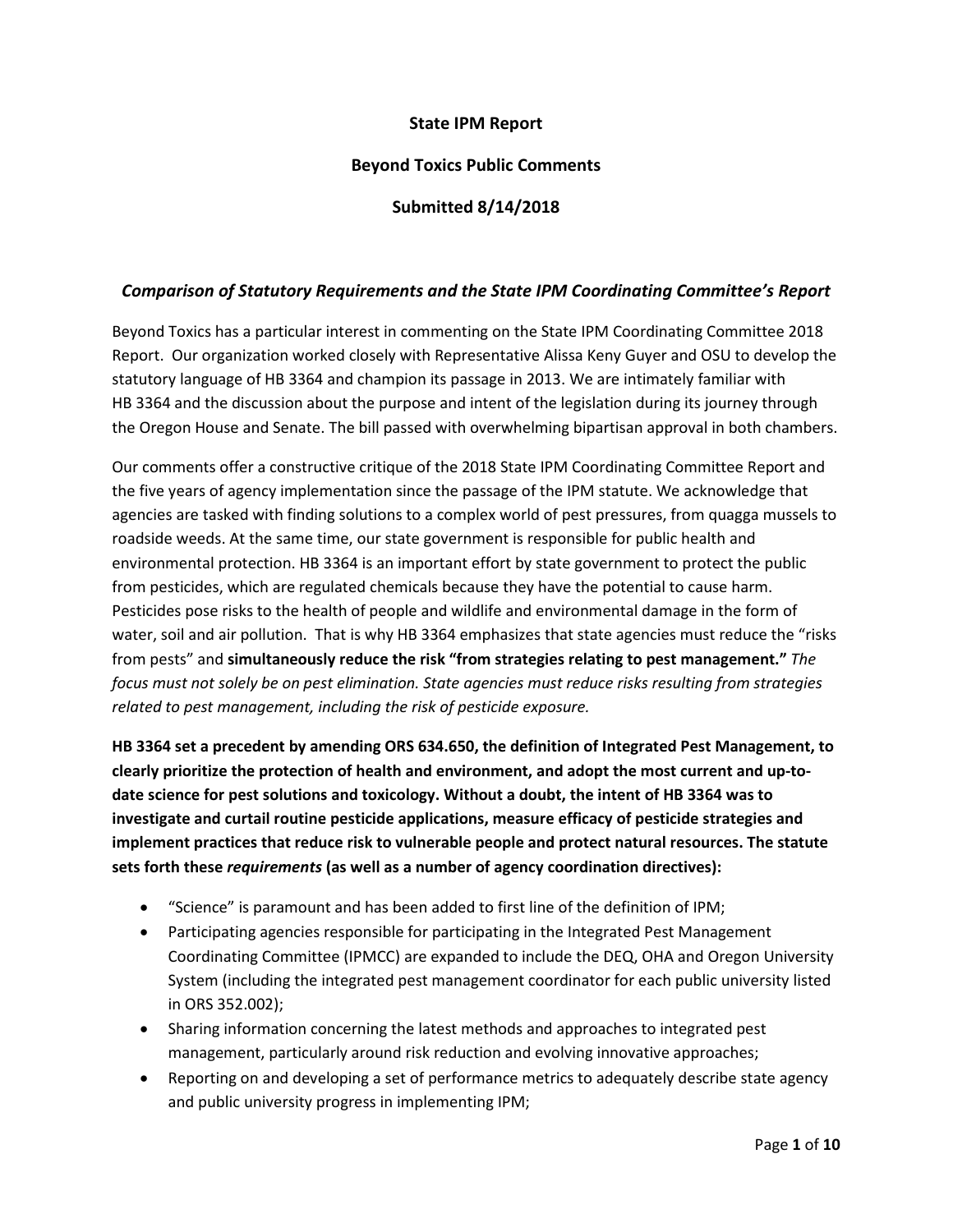- Developing performance metrics to measure progress toward the goal of protecting the economy, ecosystems and water quality of this state and protecting the health and welfare of children, the elderly and other members of the public;
- Adopting pest management practices in a manner that minimizes risks to human health, nontarget organisms, native fish and wildlife habitat, watersheds and the environment.
- Meeting on a regular basis and no less than three times per year for all state agencies and the Oregon University System.

A thorough review of the IPMCC Report shows that the IPMCC failed to address and adhere to many of the requirements spelled out in statutory language. The statute repeatedly emphasizes reducing risks, promoting and adopting innovation and contemporary science, and evolving and improving IPM within a framework of protecting the health of vulnerable people, wildlife, water and ecology. There is not clear evidence that the IPMCC and it's member agencies promoted these intended outcomes.

Table 1 provides an overview of the statutory requirements and compliance by the State IPMCC.

| Table 1. Comparison of Statutory Requirements and the State IPM Coordinating Committee's 2018 |  |
|-----------------------------------------------------------------------------------------------|--|
| Report                                                                                        |  |

| <b>Statutory</b><br>Requirement<br><b>HB3364</b> | <b>Statutory Language</b>                                                                                                                                                             | <b>Compliance: Did the OSU and State</b><br>Agencies follow HB 3364 in deed or<br>intent?                                                                                                  |
|--------------------------------------------------|---------------------------------------------------------------------------------------------------------------------------------------------------------------------------------------|--------------------------------------------------------------------------------------------------------------------------------------------------------------------------------------------|
| 634.657 Section 1(c)                             | A representative of the Oregon University<br>System, appointed by the State Board of<br><b>Higher Education;</b>                                                                      | <b>No</b><br>The State Board of Higher Education did not<br>appoint, or the representative did not<br>attend, meetings of the IPMCC.                                                       |
| Section 1(d)                                     | The integrated pest management<br>coordinator for each public university listed<br>in ORS 352.002 (Public universities).                                                              | <b>No</b><br>Representatives from public universities did<br>not attend meetings of the IPMCC.                                                                                             |
| <b>Section 4</b>                                 | The committee shall meet three times per<br>year at the call of the chair                                                                                                             | <b>No</b><br>The IPMCC met a total of 3 times in the 5<br>years since the passage of HB 3364 (2013<br>until 2018). By statute the IPMCC should<br>have met 12-15 times.                    |
| Section 4 (c)                                    | Developing an adaptive management<br>approach to the improvement of integrated<br>pest management by state agencies and<br>public universities.                                       | <b>No</b><br>There is no evidence or documentation that<br>IPMCC, functioning as a coordinating<br>committee, developed an "adaptive<br>management approach to the improvement<br>of IPM." |
| Section 4 (e)                                    | Reporting on, and developing a set of<br>performance metrics to adequately<br>describe, state agency and public university<br>progress in implementing integrated pest<br>management; | Neither the IPMCC nor any agency reported<br>a set of performance metrics to implement<br>State IPM (with possible exception of ODOT<br>who is using a metric that uses 2010<br>baseline)  |
| Section 4 (g)                                    | Achieving reductions in risks from pests and<br>from strategies relating to pest<br>management;                                                                                       | <b>No</b><br>The IPMCC Report did not discuss achieving<br>risk reductions from strategies related to                                                                                      |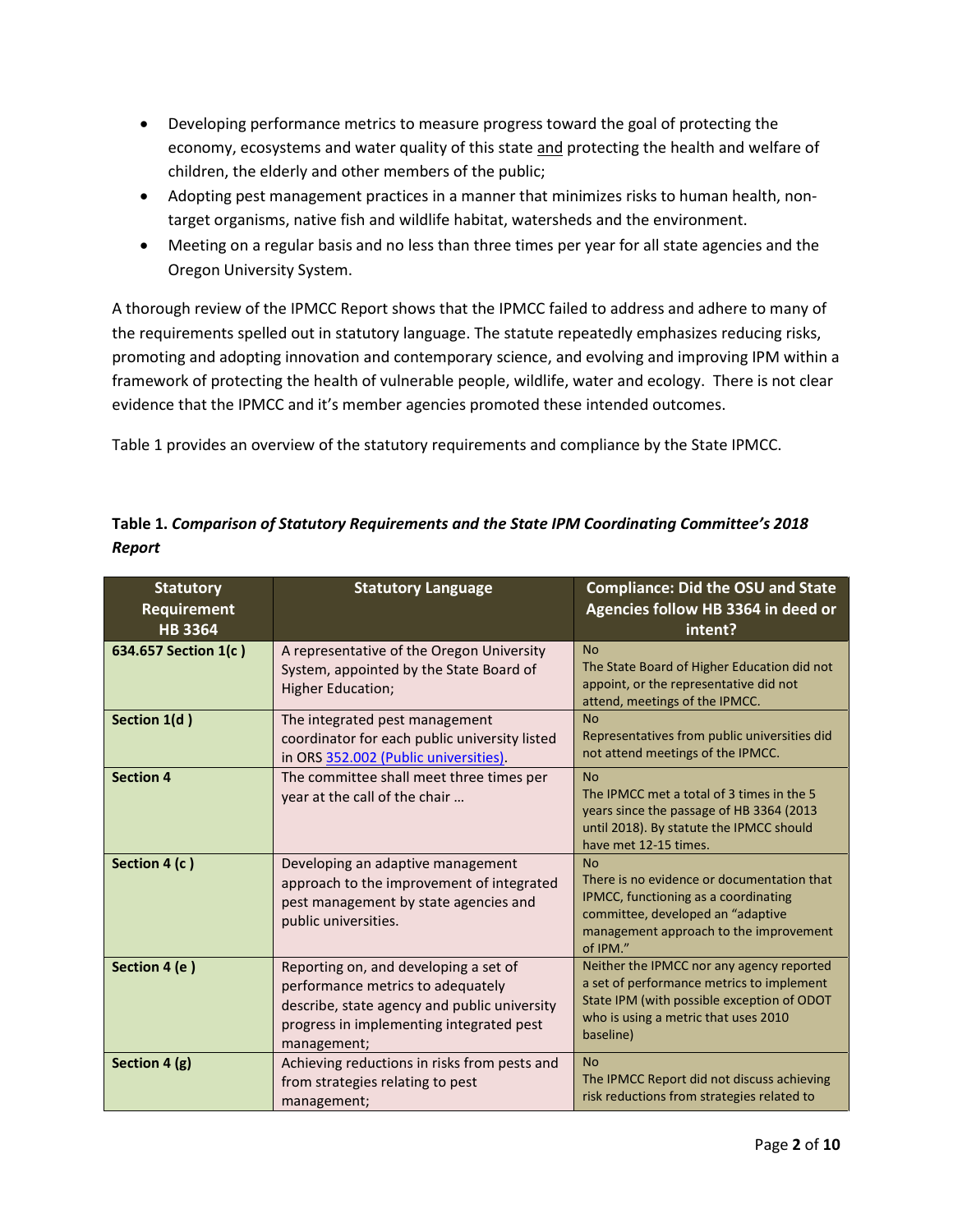|                  |                                                                                                                                                                                                                                                                                                                                                                         | pest management.                                                                                                                                                                                                                                                                                                                                                                                          |
|------------------|-------------------------------------------------------------------------------------------------------------------------------------------------------------------------------------------------------------------------------------------------------------------------------------------------------------------------------------------------------------------------|-----------------------------------------------------------------------------------------------------------------------------------------------------------------------------------------------------------------------------------------------------------------------------------------------------------------------------------------------------------------------------------------------------------|
| Section 4 (h)    | Evaluating the need for notification of<br>pesticide use and the policies for notification<br>as part of state agency and public university<br>integrated pest management programs.                                                                                                                                                                                     | <b>No</b><br>The IPMCC Report evaluate or improve<br>pesticide notification policies for agencies or<br>public universities.                                                                                                                                                                                                                                                                              |
| Section 4 1(I)   | [adopt] Control practices selected and<br>applied to achieve desired pest<br>management objectives in a manner<br>that minimizes risks to human health,<br>non-target organisms, native fish and<br>wildlife habitat, watersheds and the<br>environment.                                                                                                                | <b>No</b><br>The report did not select and apply practices<br>that minimize health, native fish and wildlife,<br>watersheds and the environment.                                                                                                                                                                                                                                                          |
| <b>Section 7</b> | The committee shall prepare a biennial<br>report to an interim committee of the<br>Legislative Assembly relating to pest<br>management matters.                                                                                                                                                                                                                         | <b>No</b><br>The first report was put together in 2018,<br>only after a public records request and<br>inquiry were filed with by Beyond Toxics.                                                                                                                                                                                                                                                           |
| Section 7 (c)    | A description of advances, innovations and<br>training activities in methodologies for<br>reducing risks from pests.                                                                                                                                                                                                                                                    | Partial<br>Some agencies listed training activities for<br>their staff, although it was not clear if overall<br>trainings were also devoted to advances and<br>innovations rather than just pesticide<br>applications and licensing.                                                                                                                                                                      |
| Section 7 (e)    | Performance metric results for the<br>implementation of integrated pest<br>management, including but not limited to<br>state agency and public university progress<br>toward the goal of protecting the economy,<br>ecosystems and water quality of this state<br>and protecting the health and welfare of<br>children, the elderly and other members of<br>the public; | <b>No</b><br>This section is central to the purpose of<br>HB3364, but there is an absence of<br>discussion on protecting human health, the<br>welfare of children, elderly and members of<br>the public; No mention of protecting<br>ecosystems and water quality. There are no<br>performance metrics, benchmarks,<br>discussions of model programs from other<br>states or cities, or progress reports. |
| Section 1 (b)    | Coordinates the use of pest biology,<br>environmental information and<br>comprehensive<br>technology to prevent unacceptable levels<br>of pest damage by economical means and<br>poses the least possible risk to people,<br>property, resources and the environment;<br>and                                                                                            | <b>Partial Compliance</b><br>ODA gathered the most data on biological<br>and technical information, however the<br>report did not include any examples of how<br>state agencies chose methods that pose the<br>least possible risk to people, property,<br>resources and the environment.                                                                                                                 |
| Section 1 (c) I  | Control practices selected and applied to<br>achieve desired pest management<br>objectives in a manner that minimizes risks<br>to human health, non-target organisms,<br>native fish and wildlife habitat, watersheds<br>and the environment.                                                                                                                           | <b>No</b><br>The report is vague or fails to address risks to<br>human health, non-target organisms, native<br>fish and wildlife habitat, watersheds and the<br>environment.                                                                                                                                                                                                                              |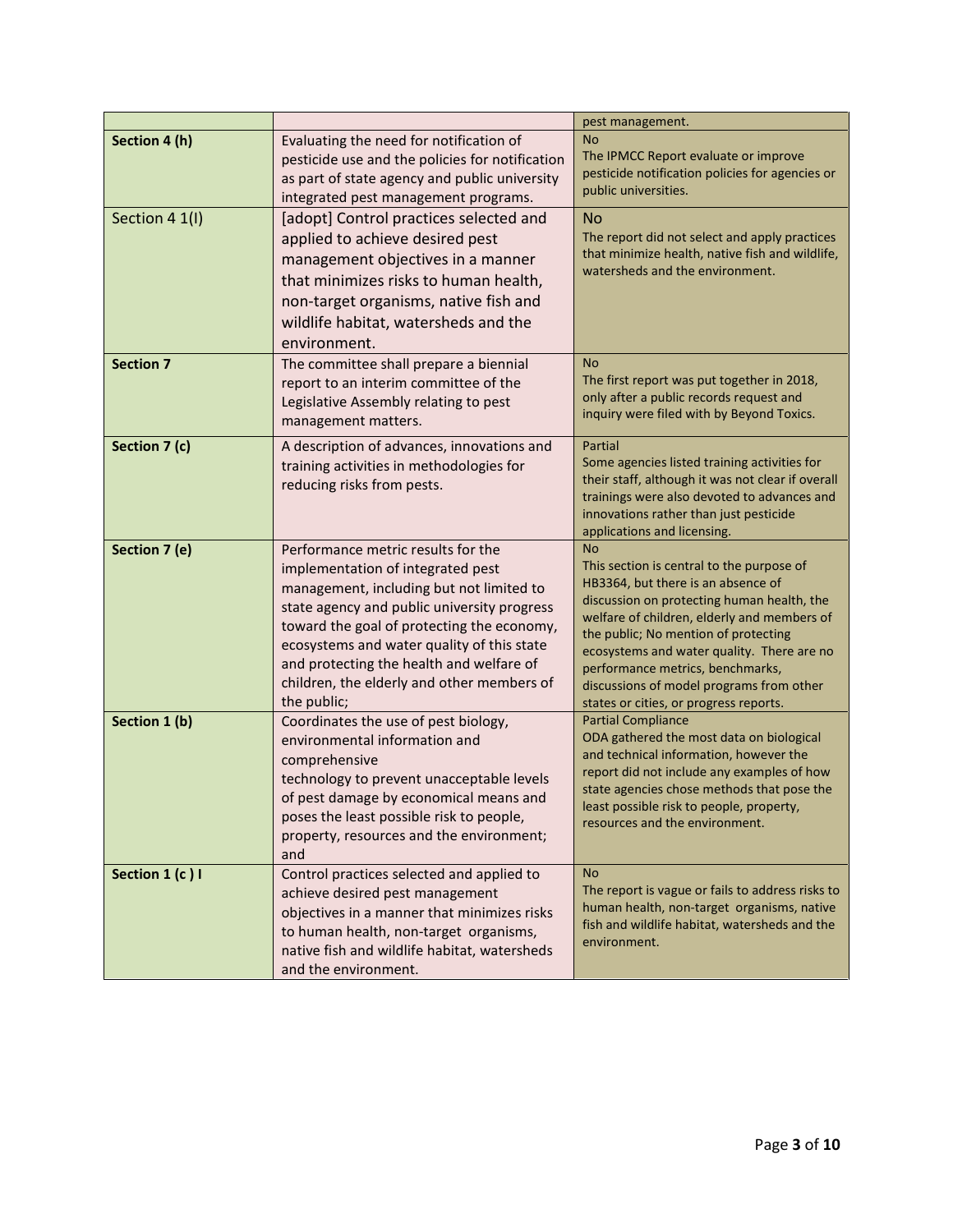Beyond Toxics offers the following detailed comments to call out issues we've identified in the IPMCC Report.

**Children's health and other vulnerable populations:** Most notably is the absence of efforts to protect the health of children, the elderly and other vulnerable populations. Being very purposeful in efforts to reduce pesticide exposure in children is necessary, given the vulnerability of their still-developing neurological systems. American children exposed to pesticides at home, at school, in parks, from roadways and through ingestion have a chemical body burden that is believed to be a major factor in the growing cancer epidemic among children. Cancer now kills 4% of American children and ranks as one of the leading causes of death (see [https://www.ncbi.nlm.nih.gov/books/NBK220806/\)](https://www.ncbi.nlm.nih.gov/books/NBK220806/) According to the National Cancer Institute, cancer is the leading cause of death by disease past infancy among children in the United States. *(se[e https://www.cancer.gov/types/childhood-cancers/child](https://www.cancer.gov/types/childhood-cancers/child-adolescent-cancers-fact-sheet)[adolescent-cancers-fact-sheet\)](https://www.cancer.gov/types/childhood-cancers/child-adolescent-cancers-fact-sheet)* 

*Strikingly, there is not a single reference to children's health, elder health or vulnerable communities in the IPMCC Report.* References to human "health" in the IPMCC Report are generalized to the extreme.

Conclusion: The IPMCC has skirted the requirement to protect the health and welfare of children and other vulnerable populations because it omits specific goals, benchmarks and metrics, the most up-to-date science and strategies to follow the requirements of the law in ORS 634.657 Sec. 3 (7)(e).

Recommendation: The IPMCC should assess pesticide active ingredients and formulations, as well as pesticide products used in tank mixtures, for their known and suspected impacts to human health, water and the ecosystems, particularly any uses that may increase the risk of harm to children and other vulnerable members of the public. Assessment should be based on the most current data sources, not simply rely on the US EPA pesticide label or safety data sheets due to the likelihood that labels and safety data sheets do not necessarily reflect the most current health and environmental impact studies. There are more than 6,000 certified pesticide products on the market with over 500 registered active ingredients. Of these 500 ingredients, 90 percent were certified 25 to 45 years ago and many have not undergone human health assessments by organizations independent of the manufacturer. This means that there are hundreds of pesticides containing ingredients that were assessed based on standards much less rigorous than those that are deemed acceptable today. Regarding children's health and the development of IPM protocols, the IPMCC must take into account contemporary understandings of critical windows of vulnerability, endocrine disruption, synergistic exposures, inverse doseresponse curves and systemic bio-persistence.

**Environmental Justice**: There is quite a bit of overlap with the agencies statutorily obligated to follow HB 3364 and also required to report to the Oregon Environmental Justice Task Force. Most state agencies are required to advance their adherence to state requirements to evaluate and adopt principles and policies upholding environmental health protections impacting the lives of vulnerable Oregonians. This IPMCC Report fails to recognize and assess the responsibilities of agencies to protect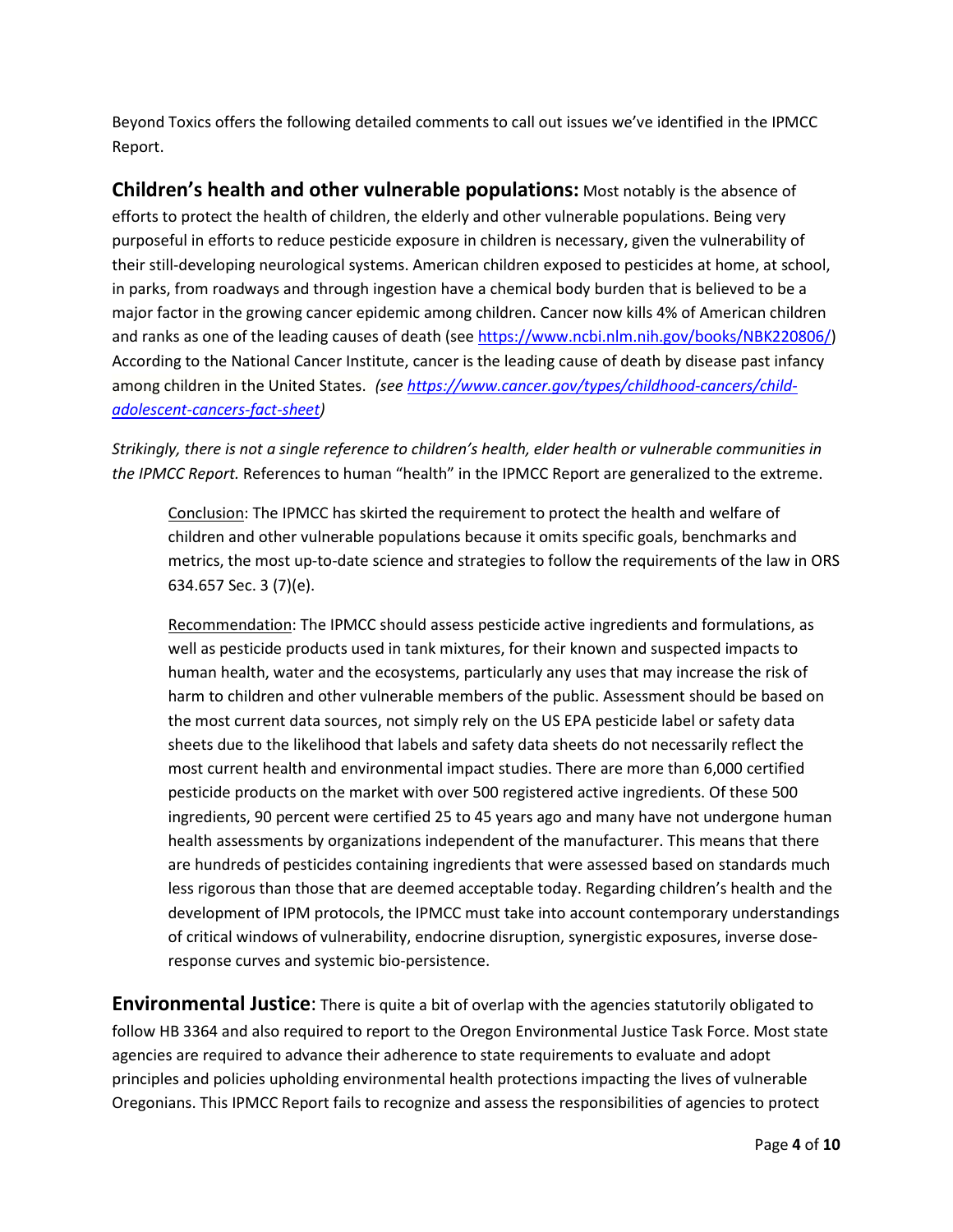vulnerable Oregon individuals and communities under Oregon's environmental justice statute. Those who bear the greatest burden of exposure to toxic chemicals are the communities and individuals identified in Oregon's Environmental Justice policies. Has the IPMCC consulted with the Oregon Bureau of Labor and Industries to assess how many state workers engaged in jobs using pesticides are from communities of color? For example, according to the 2010 BOLI *Oregon Survey of Occupational Injury and Illness* reports that while less than 10% of Oregon's state agency workforce is identified as Hispanic, 33% of state workers identified as Hispanic had suffered a non-fatal chemical injury requiring time away from work. Has the IPMCC looked into incidences of pesticide injury for state workers based on race, culture, gender minority status? Just as important, has the IPMCC responded to questions from the Department of Corrections (see IPMCC Report) regarding pesticide applications and the risk to their population of inmates, many of whom are from vulnerable communities and/or are now at greater risk due to increased exposures from living in institutional settings or being assigned work involving pesticide applications? Including such an analysis is an opportunity to measure and account for environmental justice implications of state agency pesticide use.

Conclusion: The IPMCC report does not reference the statutory responsibilities of state agencies to consider environmental justice in their policies and practices.

Recommendation: Invite participation and recommendations from a member of the Environmental Justice Task Force and/or a representative from vulnerable communities approved by the Task Force. Include both principles and recommended practices of environmental justice in state agency IPM plans and practices.

**Goals, benchmarks and metrics**: Within the five years since the passage of HB 3364 and the convening of the IPMCC, state agencies and the State IPM Coordinator have not yet articulated the goals of their coordinated work, implemented meaningful benchmarks nor developed a set of performance metrics. How then is the Legislature to measure the progress of the IPMCC? How is the public able to provide meaningful comment on the work of the IPMCC? In the IPMCC meeting notes, agency representatives discussed using their resources to report on the threats of pests and invasive species in an effort to make the public case for IPM. The report specifically describes a desire to use state resources to report on what is referred to as "The Cost of Doing Nothing." This seems wasteful and unnecessary. Why? Implementing IPM as required by HB 3364 is the exact opposite of "doing nothing." Hardly an all-or-nothing approach, "Integrated pest management" is defined in ORS 634.650 as a "science-based decision-making process that: (a) Identifies and reduces risks from pests and from pest management-related strategies; (b) Coordinates the use of pest biology, environmental information and comprehensive technology to prevent unacceptable levels of pest damage by economical means and poses the least possible risk to people, property, resources and the environment; and (c) Uses a pest management approach that focuses on the prevention of pests through a combination of techniques…"

Thus, in addition to measuring the presence or absence of pests and the potential damage they may cause, IPM metrics should include ecological balance, reductions in the use of toxic chemicals, adoption of non-toxic and least-toxic practices and mechanisms to inform and engage the public in innovations to protect ecosystems and public health.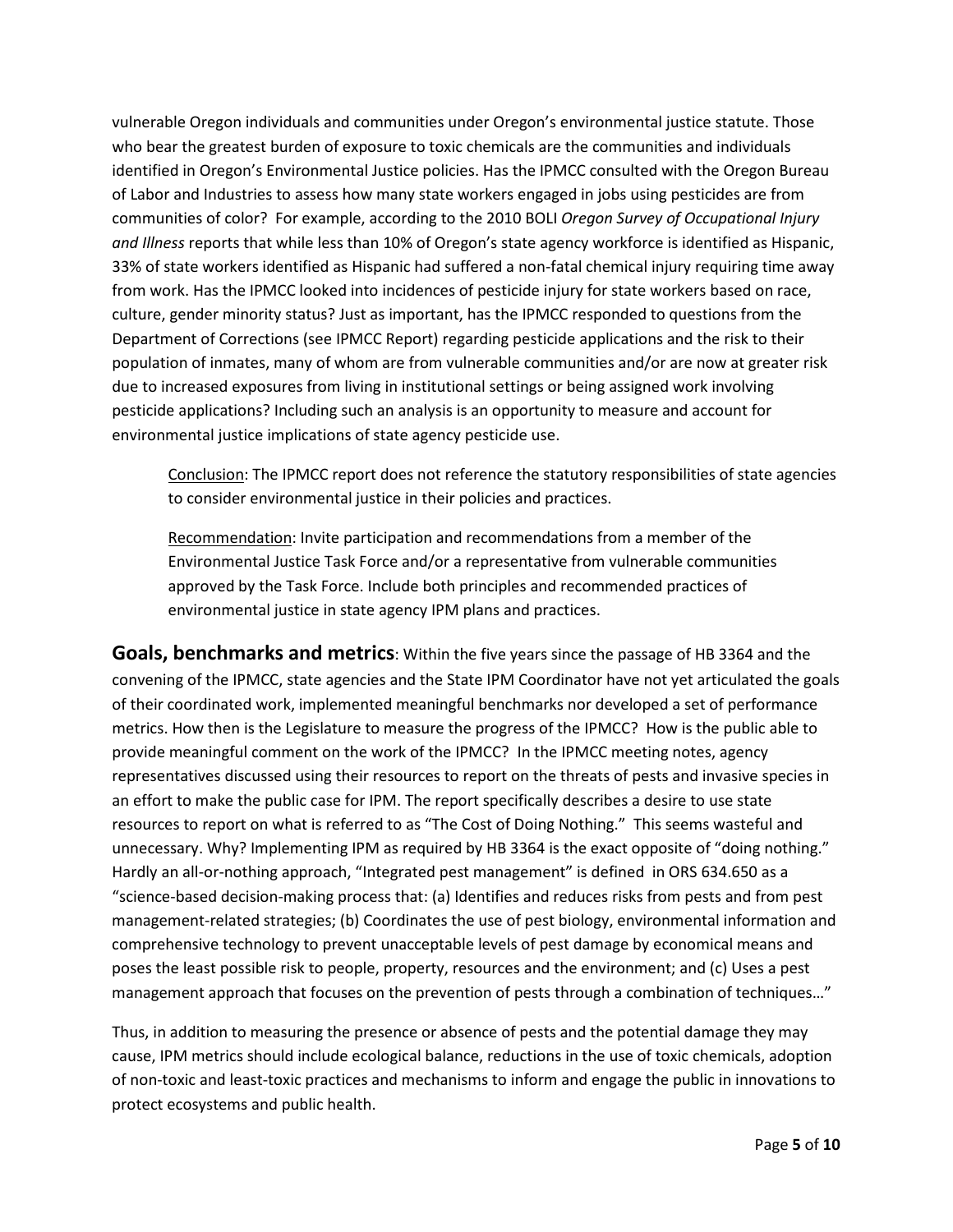Conclusion: Much of the IPMCC Report seems to focus on "making the case for IPM" as if IPM was synonymous with "doing nothing" or only using pesticides, rather than being a sciencebased decision making process. This approach is subversion of the meaning and goals of IPM.

Recommendation: The IPMCC report would serve the Legislature and the people of Oregon best by providing methods and metrics, including ranking, inventory, mapping, monitoring and evaluation to determining pest management priorities. It is common to use maps and inventories to depict infestations in terms of pest species, size, location and threats to resources (see Lane County Public Works Integrated Vegetation Management website). Evaluating treatments over time help assess the effectiveness of various treatment strategies and their effects on target and non-target organisms.

For example, page 13 of the report states: "All agencies have strict policies that limit both use of pesticides and also restrict use of higher risk materials in favor of those chemicals that pose limited risk to human health and the environment." Where is the proof for this statement? Why not start with a comparative analysis of pesticides used by state agencies and the justification for their use? Two cases illustrate why such an analysis is important.

- 1. ODOT's repeated practice of using (or recommending the use of) the herbicide Perspective for vegetation management along roadsides in Central Oregon. Perspective has been definitively linked with poisoning of ponderosa pines. Despite receiving a warning about the use of Perspective by the US Forest Service, ODOT's recommended use of this herbicide on Oregon highways resulted in the deaths of thousands of ponderosa pines. Why wasn't this case included in the IPMCC report as part of an analysis and evaluation of ODOT's compliance ORS 634?
- 2. A second case is ODF's haphazard record keeping protocols for the use of pesticides in state forests. Beyond Toxics filed a public records request with ODF in January 2016 asking for contracts and spray records associated with pesticide applications in state forests, only to be told that such a request would be difficult, require copious amounts of staff time and cost tens of thousands of dollars. If state agencies were evaluating their pesticide use as part of their participation in the IPMCC, and setting up their management goals and outcomes within an IPM framework, public records request would be relatively easy to accommodate.

**State Procurement of Pesticides**: The IPMCC report briefly mentions the desire to align procurement and purchasing with an environmental protection framework. The Report mentions the following discussion: "*One area was identified as being of particular interest to all agencies, a state ofthe-science approach to selection of pesticide active ingredients. Although again this would require resources to develop, and a public process to complete, all committee members are aware that science and understanding about pesticide risks and benefits is advancing, and that a mechanism is required*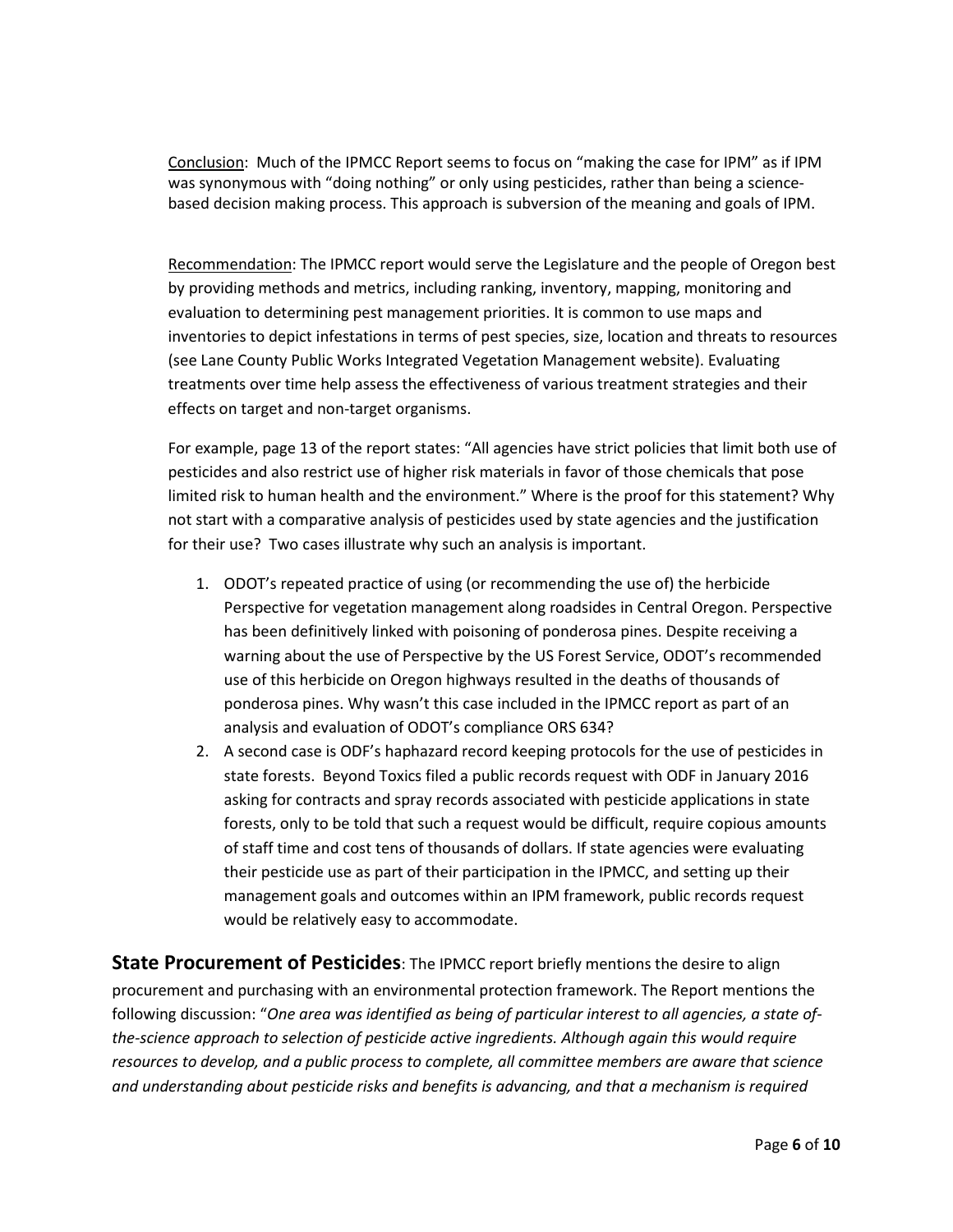*that can incorporate the latest science as quickly as possible*." (Meeting Notes April 12, 2016; page 14 of the 2018 IPMCC Report)

There was agreement described in the report that pesticide choices and procurement guidelines would be enhanced by following the ODEQ water quality standards and "critical" needs for better evaluation of pesticide selections requested by DOC and ODOT (see examples on pages 20-21).

Conclusion: Within the 5 years since the adoption of HB 3364, the IPMCC has not grappled with the questions of pesticide procurement based on "*science and understanding about pesticide risks and benefits is advancing* …." Governor's Executive Order No. 12-05, known as the "green chemistry" initiative was set in place to encourage state agencies to re-evaluate their purchases of toxic chemicals in an effort to promote safer products and to measure and account for environmental health implications.

Recommendation: Review and align DAS procurement and purchasing guidelines, constructed in cooperation with the ODEQ, to ensure that no pesticides listed on the ODEQ Toxics List are used by state agencies. Set forth an expectation that all agencies follow strict policies that limit both use of pesticides and also restrict use of higher risk materials and ODEQ chemicals of concern in favor of those chemicals that pose little and limited risk to human health and the environment. Look beyond the US EPA and USDA for current science, including sustainable and non-toxic procurement protocols adopted by other local, state and international government entities.

# Comments regarding individual agency contributions to the IPMCC Report:

**ODOT** – ODOT has made improvements in their public notification system and modernizing certain practices to minimize risk to the environment (i.e., reducing their weed-free zone to 6 ft. from 8 ft.) The agency points to their 2015 achievement to achieve a 25% reduction in the amount of pesticide applied on state highway (see page 44-45) as a prominent indication of IPM adoption. However, the agency failed to mention that the reduction in pesticide quantity was in large part, prompted by a 2004 court order requiring larger no-spray buffer zones on fish habitat streams common in Western Oregon for the herbicide diuron, ODOT's preferred herbicide. ODOT was put in a position of finding less toxic or "lighter" alternatives. In the Agency's April 2016 Herbicide Reduction Report, they state that ODOT's pesticide reductions were "*predominantly met by switching (from diuron) to a product with less active ingredient. Lesser contributing factors include: upgrading application equipment; reducing shoulder widths; and using the proper calibration*." (see pages 2-3) ODOT also fails to mention that the 25% reduction is measured against their 2010 baseline numbers and in response to the restrictions on diuron imposed in 2004 by the federal court. ODOT's self-assessment of herbicide use is inconclusive by failing to:

• Measure pesticide reduction separately from the court-mandated restrictions on diuron;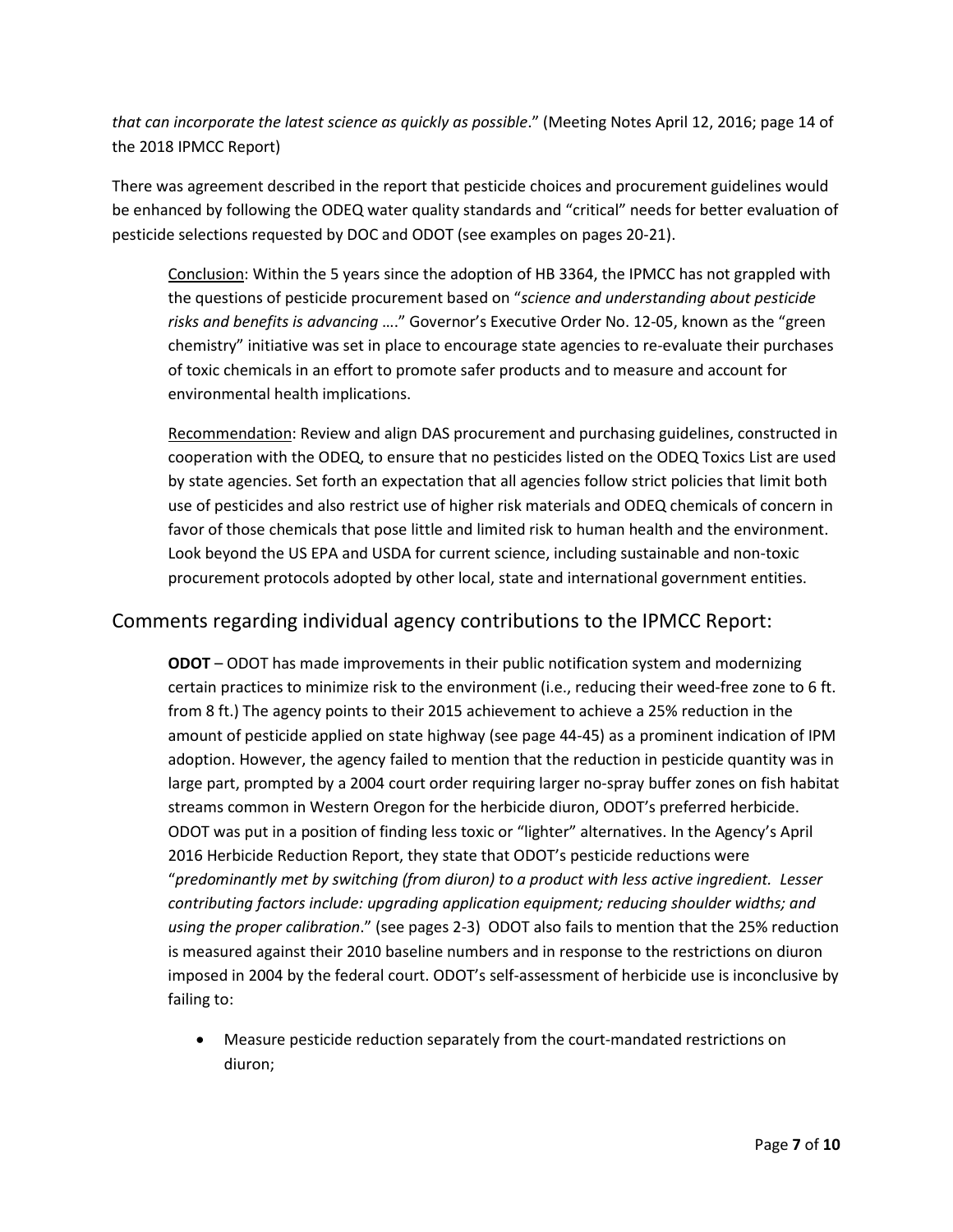- Update their pesticide reduction benchmarks based on 2015 usage, not the old 2010 numbers, and continue to update benchmarks every 5 years;
- Use mapping, tracking and metrics to determine if routine herbicide applications are actually necessary;
- Prohibit the use of herbicides that are known to contaminate ground water and harm non-target species;
- Report on incidences of collateral damage when herbicides poisoned off-target species;
- Set goals and measure progress towards using natural plantings to outcompete invasive weeds.

We recommend that ODOT consult with Lane County's 2017 Integrated Vegetation Management Program to learn and possible adopt many of the County's policies and practices. Lane County is using mapping and metrics to reduce the need for herbicides and to employ a more strategic approach to invasive weed management, rather than a prophylactic spray regime.

**DAS**: The agency should make their purchasing criteria very clear. Procurement policies should be open for public comment. We commend DAS for adopting a policy of purchasing "low-impact" pesticides, but has the Agency defined "low-impact" in terms of characteristics that increase risk for children's health and vulnerable populations, increase the use of non-synthetic alternatives and follow the lead of contemporary purchasing policies in other city or state or international governments?

**OSU/ODA**: The most important action that OSU and ODA could take to achieve the mandate to protect children's health is to redefine the meaning of the term "low-impact pesticide" and reformulate the list o[f "Low-Impact Pesticides"](http://blogs.oregonstate.edu/schoolipm/files/Low_Impact_Pesticide_List.pdf) recommended for use on school properties (pre-schools and K-College). Beyond Toxics members strenuously object to the products and active ingredients placed on OSU's list. We object to the use of glyphosate, 2,4D, Triclopyr, pendimethalin and dicamba on school grounds. We emphatically object to OSU's recommendation of products that mix these two, three and sometimes four toxic active ingredients together in one application. There is no reason to prioritize killing weeds on a school ground over the health of children. These are young Oregonians who spend a bulk of their developmental years on school properties. There is no law that stops OSU from recommending products meet *and exceed* the protective stipulations in Oregon's 2009 School IPM law (SB 637). OSU can consult the US EPA, IARC or the World Health Organization as well as recent peer-reviewed medical science outlining the endocrine disrupting or carcinogenic characteristics of some pesticides, characteristics that were unknown or little suspected in 2009.

**ODF**: The Agency points to their State Forest Management Policies as a tool for adopting IPM for state forests. These Management Policies are updated periodically. In fact, the Board of Forestry approved the current Policy in July 2018. However, the 2018 State Forest Management Policy omits goals and metrics related to pests and pesticide use, despite years of public comments requesting the adoption of a comprehensive, science-based IPM policy. This omission should be discussed at the IPMCC.

**ODFW**: The Agency's contributions to the IPMCC Report are noticeably slim. Their efforts seem to be limited to the use of Rotenone to kill undesirable fish species that may out-compete native fish for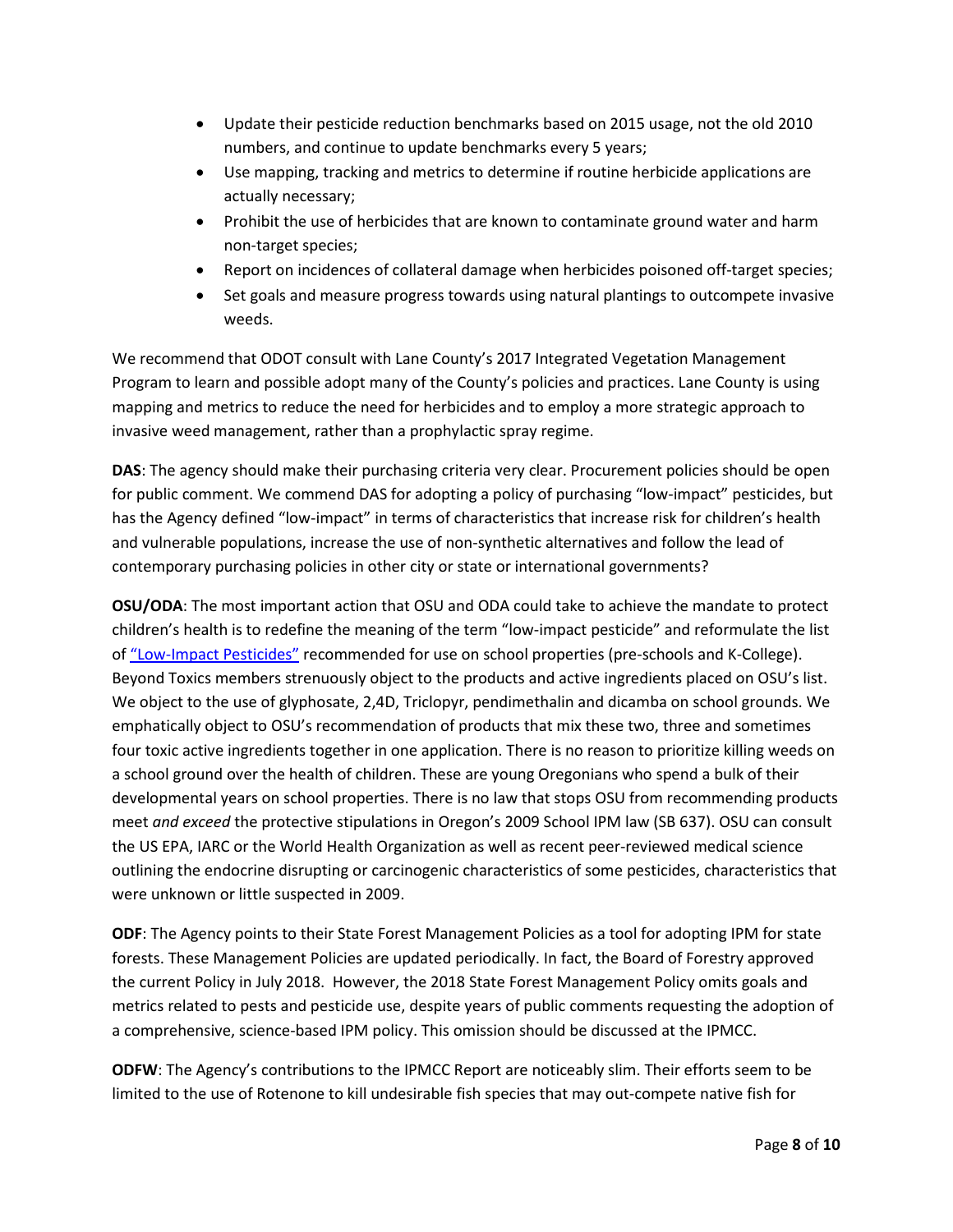habitat and food resources. We ask ODFW to be more proactive. For example, what is ODFW doing to protect listed Critical Salmon Spawning habitats from pesticides known to harm juvenile salmon and trout? Is ODFW partnering with the ODEQ to monitor and assess the impacts of urban, forestry or agricultural chemicals on water quality in these special places?

**ODA**: ODA is responsible for an array of programs aimed at controlling invasive species, from staffing the Invasive Noxious Weed Control and the Insect Pest Prevention and Management Programs to administering funds to control weeds through the Oregon State Weed Board and Lottery Funds. ODA should be commended for it ongoing programs to keep invasive species in check. Weed control projects can take a long time before achieving eradication goals. Gathering data overtime can measure improvement of IPM programs, one of the required actions in the State IPM statute. Better environmental monitoring, documentation of funding spent and a cost-benefit analysis over the course of time could provide a valuable opportunity to evaluate the efficacy of projects. Questions that could be asked include: Who does the program serve and who is not served; When is a noxious weed also someone's harvestable commodity (i.e., St John's Wort, blackberry); How often does ODA perform an environmental assessment of its preferred pesticide products; How are noxious weed ratings determined and updated; Are weed eradication programs also testing low-toxic and non-toxic practices; do grant programs administered by OWEB or OISC (and other institutions) favor chemical approaches or can there be incentives for developing non-chemical approaches to weed eradication?

ODA describes their early Gypsy Moth Eradication project in Lane County using Btk, a low-impact pesticide. Gypsy Moth treatments continue to occur, the latest one taking place in a sizable geographic area near the St. John's district in north Portland. Using Btk is a lower-risk alternative, true, and ODA should still report on their benchmarks to protect children's health, pregnant women and vulnerable populations. For example, Btk is applied through aerial sprays and the pesticide residue can settle onto playgrounds, school grounds, homeless camps and residential areas, spreading a sticky deposit of chemical on picnic tables, slides and swings, toys, etc. Beyond Toxics is aware of the laudable effort to alert homeless people who camp along the banks of the Willamette and Columbia rivers. However, what measures were taken to reduce the risk of pesticide contact for children and pregnant women? Were schools advised to hose-off their playground equipment? Were pregnant woman advised to stay indoors during and immediately after the aerial sprays? Was a survey of the impacted neighborhoods conducted after the spray to determine the level of community satisfaction or complaints?

In closing, The IPMCC Report has failed to document state agency compliance for many of the requirements outlined in Oregon statute regarding implementing modernized, science-based and protective IPM programs. The IPMCC Report leaves the impression that some state agencies have paid scant attention to their duties under HB 3364 and/or have maintained the status quo of outdated IPM definitions and practices. Some agencies are more involved, but see the requirement to report to the State Legislature as their opportunity to defend the case for pesticide use rather than make the case for improved metrics, science-based product evaluation and protection of at-risk populations. HB 3364 was passed by the State Legislature to take Oregon on a different path and establish this state as a leader in